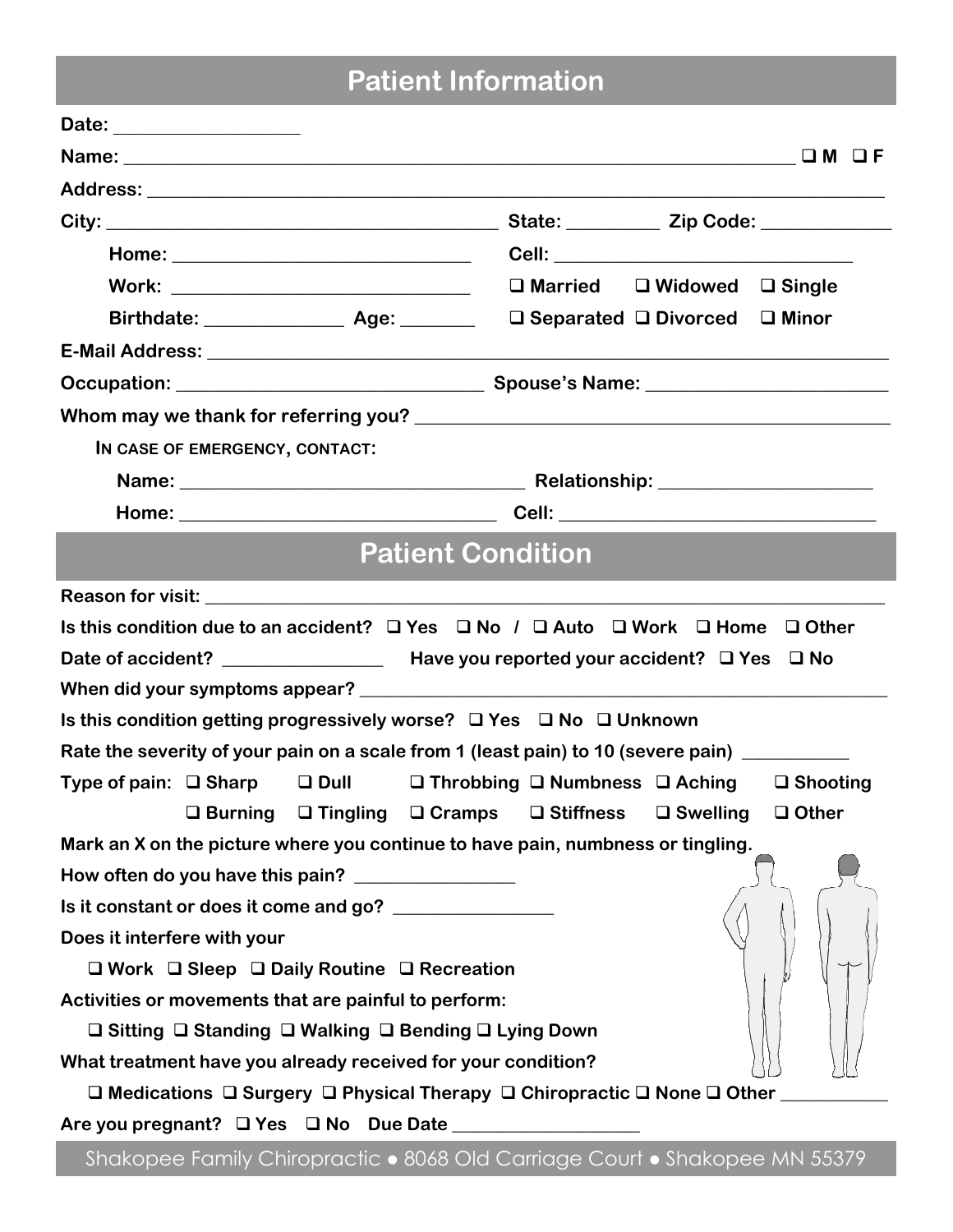# Health History

| Date of Last:                                                                                                                                                                                                                          |                                |                                       |                     |                                                       |                                                                |                                |                       |
|----------------------------------------------------------------------------------------------------------------------------------------------------------------------------------------------------------------------------------------|--------------------------------|---------------------------------------|---------------------|-------------------------------------------------------|----------------------------------------------------------------|--------------------------------|-----------------------|
| Physical Exam _______________<br>Spinal Exam _________________                                                                                                                                                                         |                                |                                       |                     | Spinal X-Ray _________________                        |                                                                | Blood Test __________________  |                       |
|                                                                                                                                                                                                                                        |                                | Chest X-Ray __________________        |                     | Urine Test ___________________                        |                                                                |                                |                       |
| Dental X-Ray<br><u>Letting and the set of the set of the set of the set of the set of the set of the set of the set of the set of the set of the set of the set of the set of the set of the set of the set of the set of the set </u> | MRI, CT-Scan, Bone Scan        |                                       |                     |                                                       |                                                                |                                |                       |
| Mark "Yes" or "No" to indicate if you have had any of the following:                                                                                                                                                                   |                                |                                       |                     |                                                       |                                                                |                                |                       |
| <b>Alcoholism</b>                                                                                                                                                                                                                      | $\Box$ Yes $\Box$ No Fractures |                                       |                     | $\Box$ Yes $\Box$ No Osteoporosis                     |                                                                |                                | $\Box$ Yes $\Box$ No  |
| <b>Arthritis</b>                                                                                                                                                                                                                       |                                | $\Box$ Yes $\Box$ No Heart Disease    |                     |                                                       | $\Box$ Yes $\Box$ No Pacemaker                                 |                                | $\Box$ Yes $\Box$ No  |
| Asthma                                                                                                                                                                                                                                 |                                | $\Box$ Yes $\Box$ No Herniated Disk   |                     | $\Box$ Yes $\Box$ No Pinched Nerve                    |                                                                |                                | $\Box$ Yes $\Box$ No  |
| <b>Bleeding Disorders</b>                                                                                                                                                                                                              |                                | $\Box$ Yes $\Box$ No High Cholesterol |                     |                                                       | $\Box$ Yes $\Box$ No Prostate Problem                          |                                | $\Box$ Yes $\Box$ No  |
| <b>Breast Lump</b>                                                                                                                                                                                                                     |                                | □ Yes □ No Kidney Disease             |                     |                                                       | $\Box$ Yes $\Box$ No Rheumatoid Arthritis $\Box$ Yes $\Box$ No |                                |                       |
| Cancer                                                                                                                                                                                                                                 |                                | $\Box$ Yes $\Box$ No Liver Disease    |                     | $\Box$ Yes $\Box$ No Stroke                           |                                                                |                                | $\Box$ Yes $\Box$ No  |
|                                                                                                                                                                                                                                        |                                |                                       |                     |                                                       |                                                                |                                |                       |
|                                                                                                                                                                                                                                        |                                | <b>Miscarriage</b>                    |                     |                                                       |                                                                |                                |                       |
| Chemical Dependency $\Box$ Yes $\Box$ No Multiple Sclerosis                                                                                                                                                                            |                                |                                       |                     | □ Yes □ No <u>____________________________</u> ______ |                                                                |                                |                       |
| Has any family member had any of the above listed conditions?                                                                                                                                                                          |                                |                                       |                     |                                                       |                                                                |                                |                       |
|                                                                                                                                                                                                                                        |                                |                                       |                     |                                                       |                                                                |                                |                       |
|                                                                                                                                                                                                                                        |                                |                                       |                     |                                                       |                                                                |                                |                       |
|                                                                                                                                                                                                                                        |                                |                                       |                     |                                                       |                                                                |                                |                       |
|                                                                                                                                                                                                                                        |                                |                                       |                     |                                                       |                                                                |                                |                       |
|                                                                                                                                                                                                                                        |                                |                                       |                     |                                                       |                                                                |                                |                       |
|                                                                                                                                                                                                                                        |                                |                                       |                     |                                                       |                                                                |                                |                       |
| <b>EXERCISE</b>                                                                                                                                                                                                                        |                                | <b>WORK ACTIVITY</b>                  |                     | <b>HABITS</b>                                         |                                                                |                                |                       |
| $\Box$ None                                                                                                                                                                                                                            | $\Box$ Sitting                 |                                       |                     | $\square$ Smoking                                     |                                                                | Packs/Day _________            |                       |
| $\square$ Moderate                                                                                                                                                                                                                     | $\square$ Standing             |                                       |                     | □ Alcohol                                             |                                                                | Drinks/Week ________           |                       |
| $\Box$ Daily                                                                                                                                                                                                                           | □ Light Labor                  |                                       |                     | □ Coffee/Caffeine Drinks                              |                                                                |                                | Cups/Day ___________  |
| $\Box$ Heavy                                                                                                                                                                                                                           | □ Heavy Labor                  |                                       | □ High Stress Level |                                                       |                                                                |                                | Reason ______________ |
| Injuries/Surgeries you have had:                                                                                                                                                                                                       |                                |                                       | <b>Description</b>  |                                                       |                                                                |                                | <b>Date</b>           |
| <b>Falls</b>                                                                                                                                                                                                                           |                                |                                       |                     |                                                       |                                                                |                                |                       |
| <b>Head Injuries</b>                                                                                                                                                                                                                   |                                |                                       |                     |                                                       |                                                                |                                |                       |
| <b>Broken Bones</b>                                                                                                                                                                                                                    |                                |                                       |                     |                                                       |                                                                |                                |                       |
| <b>Dislocations</b>                                                                                                                                                                                                                    |                                |                                       |                     |                                                       |                                                                |                                |                       |
| <b>Surgeries</b>                                                                                                                                                                                                                       |                                |                                       |                     |                                                       |                                                                |                                |                       |
| <b>MEDICATIONS</b>                                                                                                                                                                                                                     |                                |                                       | <b>ALLERGIES</b>    |                                                       |                                                                | <b>VITAMINS/HERBS/MINERALS</b> |                       |
|                                                                                                                                                                                                                                        |                                |                                       |                     |                                                       |                                                                |                                |                       |
|                                                                                                                                                                                                                                        |                                |                                       |                     |                                                       |                                                                |                                |                       |
|                                                                                                                                                                                                                                        |                                |                                       |                     |                                                       |                                                                |                                |                       |
|                                                                                                                                                                                                                                        |                                |                                       |                     |                                                       |                                                                |                                |                       |

Shakopee Family Chiropractic . 8068 Old Carriage Court . Shakopee MN 55379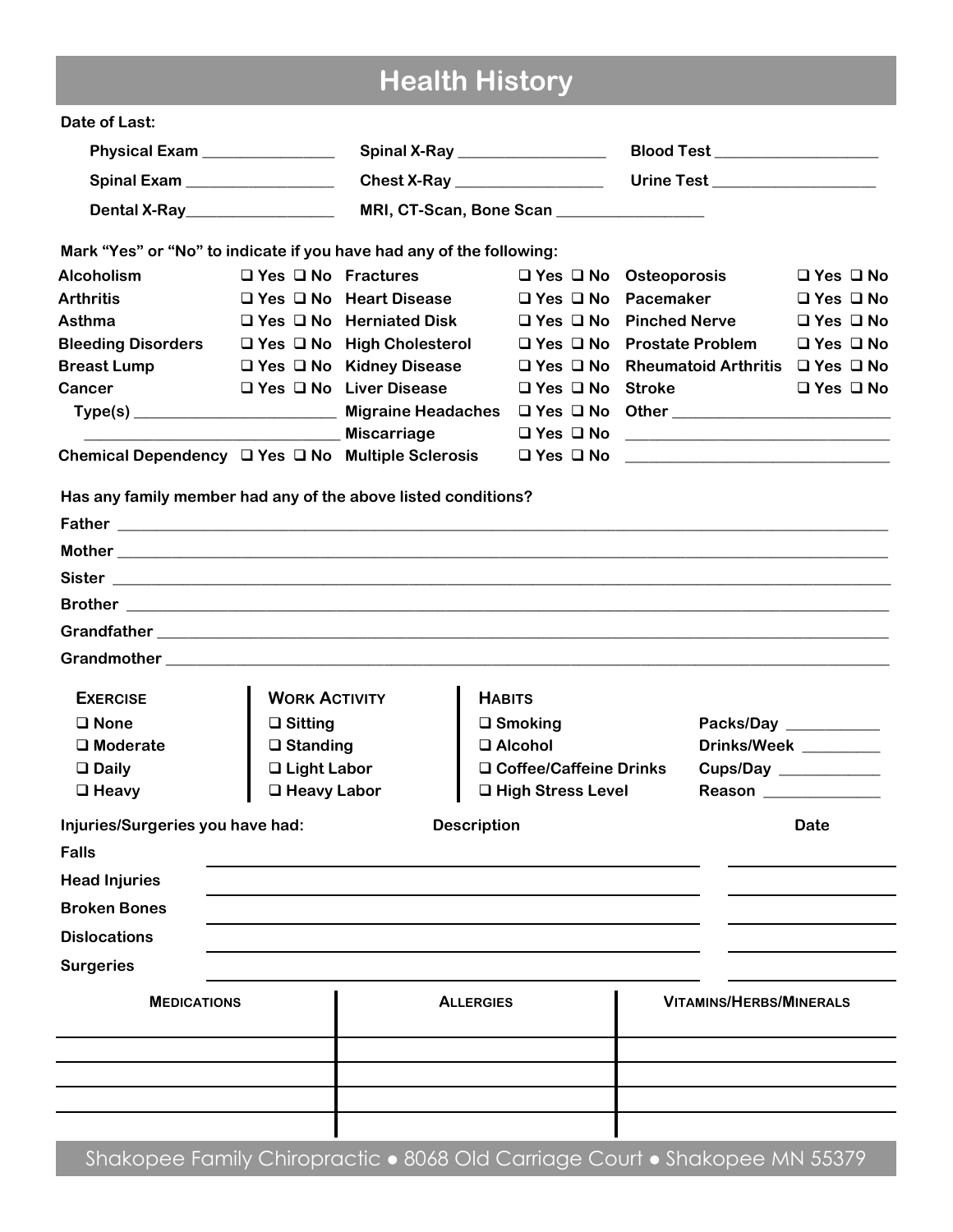### Informed Consent for Chiropractic Care

When a patient seeks chiropractic health care and we accept a patient for such care, it is essential for both to be working for the same objective. It is important that each patient understand both the objective and the method that will be used to attain it. You have the right, as a patient, to be informed about the condition of your health and the recommended care and treatment to be provided. This enables you to make an informed decision whether or not to undergo chiropractic care after being advised of the known benefits, risks and alternatives.

Chiropractic, and well as all other types of health care, is associated with potential risks in the delivery of treatment. Therefore, it is necessary to inform the you of such risks prior to initiating care. While chiropractic treatment is remarkably safe, you need to be informed about the potential risks related to your care to allow you to be fully informed before consenting to treatment.

Chiropractic is a system of health care delivery and therefore, as with any health care delivery system, we cannot promise a cure for any symptoms, condition or disease as a result of treatment in this office. An attempt to provide you with the very best care is our goal and if the results are not acceptable, we will refer you to another provider who we feel can further assist you.

#### Specific Risk Possibilities Associated with Chiropractic Care:

Soreness—Chiropractic adjustments and physical therapy procedures are sometime accompanied by post treatment soreness. This is normal and acceptable accompanying response to chiropractic care and physical therapy. While it is not generally dangerous, please advise your doctor if you experience soreness and discomfort.

Soft Tissue Injury—Occasionally chiropractic treatment may aggravate a disc injury, or cause other minor joint ligament, tendon or other soft tissue injury.

Rib Injury—Manual adjustments to the thoracic spine, in rare cases, may cause rib injury or fracture. Precautions such as pre-adjustment x-rays are taken for cases considered at risk. Treatment is performed carefully to minimize such risk.

Physical Therapy Burns—Heat generated by Physical Therapy modalities may cause minor burns to the skin. This is rare but if it occurs you should report it to your doctor or a staff member.

**Stroke—Stroke is the most serious complication of chiropractic treatment. The most recent** studies estimate that the incidence of this type of stroke is 1 in every 5 million upper cervical adjustments.

Other Problems—There are occasionally other types of side effects associated with chiropractic care. While these are rare, the should be reported to you doctor promptly.

(continued on reverse side)  $\rightarrow$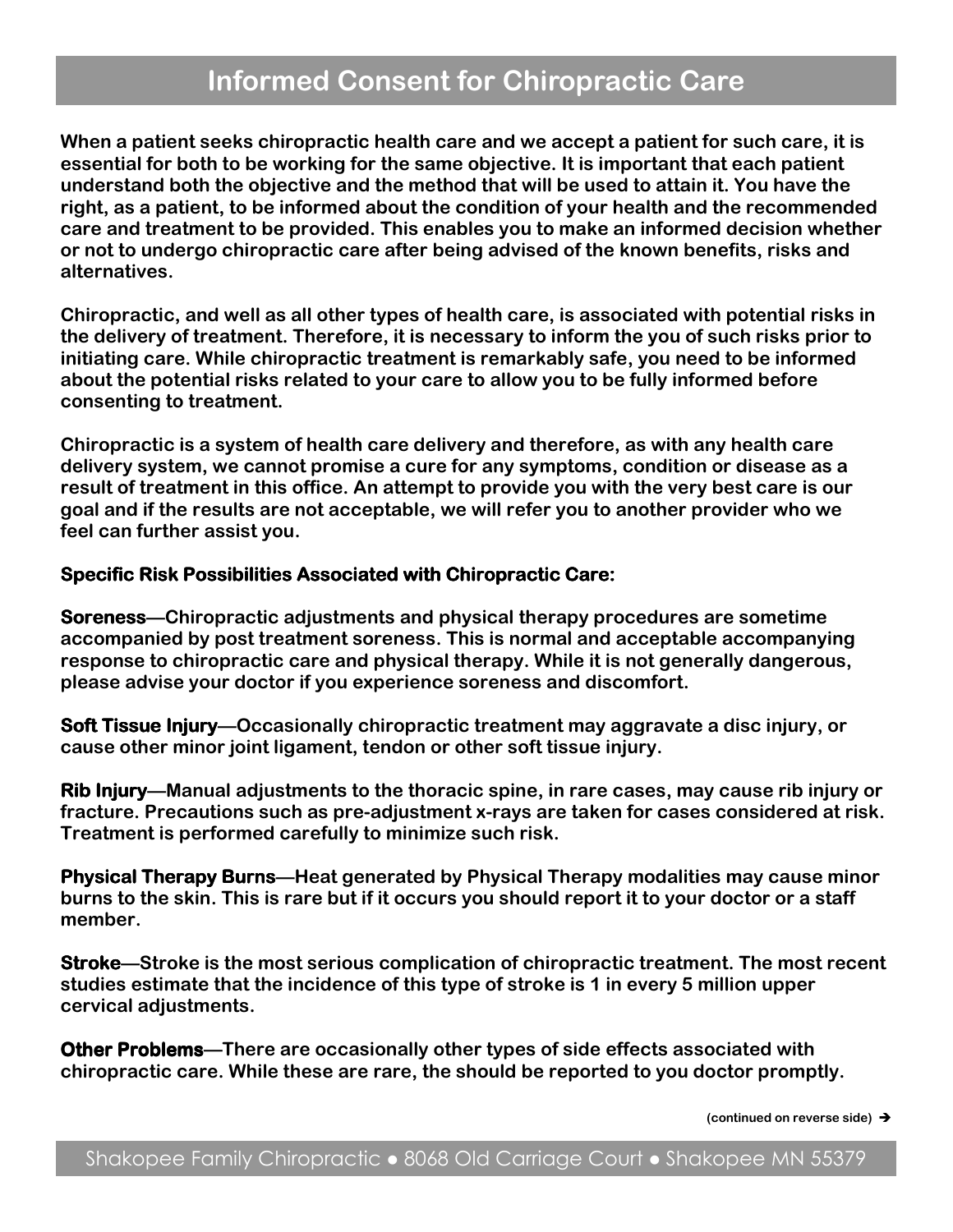(continued from reverse side)

Chiropractic is a science and art which concerns itself with the relationship between structure (primarily the spine) and function (primarily the nervous system) as it may effect the restoration and preservation of health. Health is a state of optimal physical, mental and social well-being, not merely the absence of disease or infirmity.

I hereby authorize physicians and staff at Shakopee Family Chiropractic to treat my condition as they deem appropriate. To the best of my knowledge, there is no pregnancy, confirmed or suspected at this time. The doctor will not be held responsible for any preexisting medically diagnosed conditions.

I certify that the information provided is correct to the best of my knowledge. I will not hold my doctor or any staff member of Shakopee Family Chiropractic responsible for any errors or omissions that I may have made in the completion of these forms.

All questions regarding the doctor's objective, pertaining to my care in this office, have been answered to my complete satisfaction. The benefits, risks and alternatives of chiropractic care have been explained to me to my satisfaction. I have read and fully understand the above statements and therefore accept chiropractic care on this basis.

\_\_\_\_\_\_\_\_\_\_\_\_\_\_\_\_\_\_\_\_\_\_\_\_\_\_\_\_\_\_\_\_\_\_\_\_\_\_\_\_\_\_\_\_\_\_\_\_\_\_\_\_\_\_\_\_\_\_\_\_ \_\_\_\_\_\_\_\_\_\_\_\_\_\_\_\_\_\_\_\_

Print Name

Signature Date **Date** 

Date of last menstrual cycle: \_\_\_\_\_\_\_\_\_\_\_\_\_\_\_\_\_\_\_\_\_\_\_\_\_

 $\_$  , and the contribution of the contribution of  $\mathcal{L}_1$  , and the contribution of  $\mathcal{L}_2$ 

### Consent to Treatment of a Minor Child

I, \_\_\_\_\_\_\_\_\_\_\_\_\_\_\_\_\_\_\_\_\_\_\_\_\_\_\_\_\_\_\_\_\_\_\_ hereby authorize Dr\_\_\_\_\_\_\_\_\_\_\_\_\_\_\_\_\_\_\_\_\_\_\_\_\_\_\_\_\_\_\_\_

(Parent or Guardian)

and whomever they may designate as assistants to administer chiropractic care as deemed

necessary to my son/daughter, \_\_\_\_\_\_\_\_\_\_\_\_\_\_\_\_\_\_\_\_\_\_\_\_\_\_\_\_\_\_\_\_\_\_\_\_\_\_\_\_\_\_\_\_\_\_\_\_\_\_\_\_\_\_\_\_.

(Name of child)

Signature Date Date Communications and the Date Date Date Date Date

witness **Date** 

Shakopee Family Chiropractic • 8068 Old Carriage Court • Shakopee MN 55379

\_\_\_\_\_\_\_\_\_\_\_\_\_\_\_\_\_\_\_\_\_\_\_\_\_\_\_\_\_\_\_\_\_\_\_\_\_\_\_\_\_\_\_\_\_\_\_\_\_\_\_\_\_\_\_\_\_\_\_\_ \_\_\_\_\_\_\_\_\_\_\_\_\_\_\_\_\_\_\_\_

\_\_\_\_\_\_\_\_\_\_\_\_\_\_\_\_\_\_\_\_\_\_\_\_\_\_\_\_\_\_\_\_\_\_\_\_\_\_\_\_\_\_\_\_\_\_\_\_\_\_\_\_\_\_\_\_\_\_\_\_ \_\_\_\_\_\_\_\_\_\_\_\_\_\_\_\_\_\_\_\_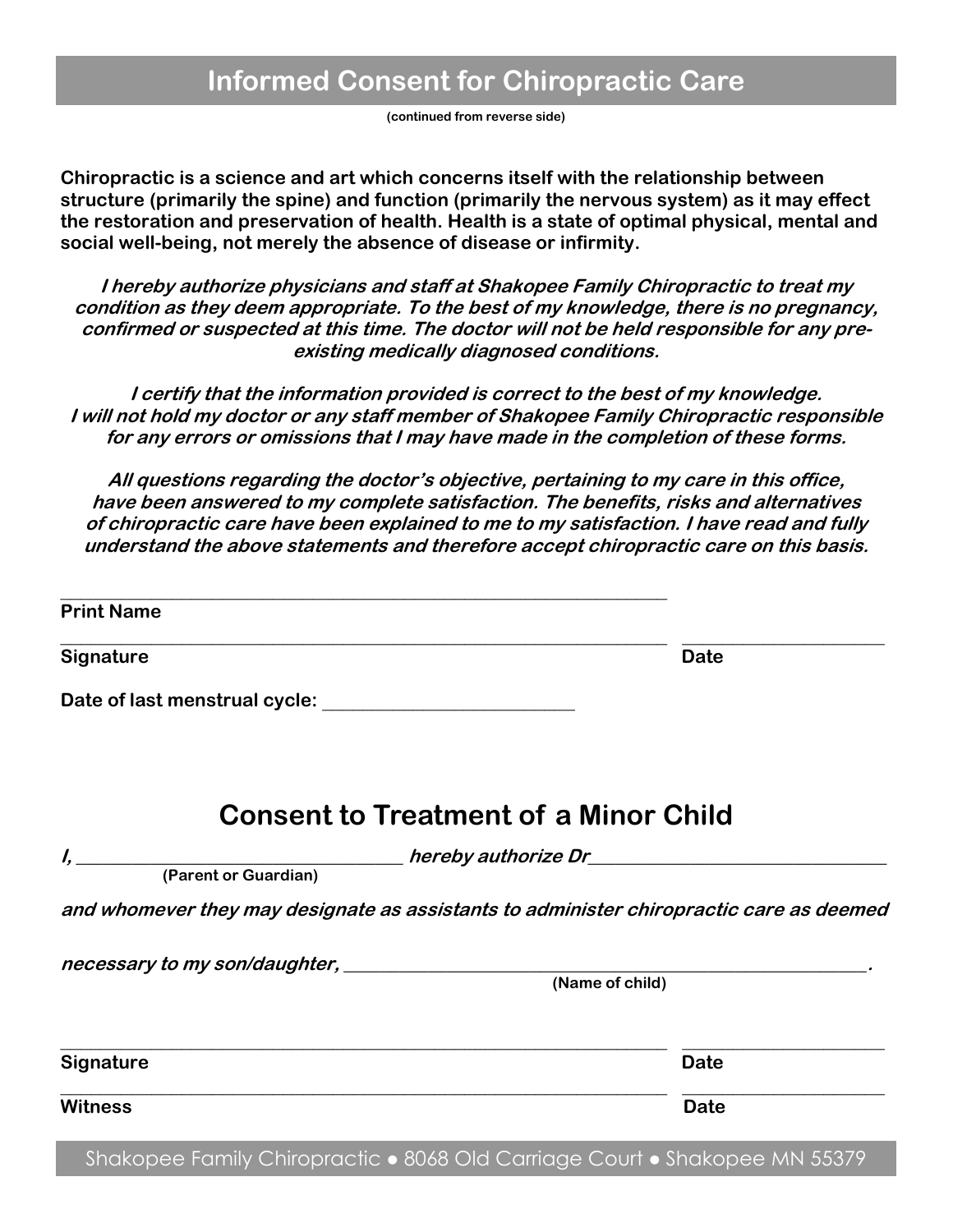TO OUR PATIENTS: Before you begin treatment at Shakopee Family Chiropractic (SFC) federal law requires that we explain your rights and responsibilities while a patient at SFC. If you have a complaint or concern about your care, please discuss it with your health care provider.

CONSENT FOR TREATMENT: By signing this form, I consent to and authorize my health care provider to examine and treat me today. I understand that this could include lab tests, x-rays, education or other diagnostic procedures. I understand that my provider is available to explain the purpose of the procedures and treatment and that I have the right to refuse the recommended treatment.

RELEASE OF MEDICAL RECORDS FOR MY MEDICAL CARE OR AS REQUIRED BY LAW: I understand that : it is important that my medical providers have access to any of my medical records which will help them to safely treat me and manage my medical care. I agree that a copy of my medical records, with the exception of psychotherapy notes, may be sent to any of my physicians or health care providers. This includes release to any hospital in which SFC may be contacted for purposes of medical care and for business operations relating to my health. I also agree that SFC can release my medical records to accrediting or regulatory agencies if those agencies request my records and if the law allows those agencies access to my records. (Records are not automatically sent to your referring physician. They must be requested.)

INSURANCE/MEDICARE/MEDICAID ASSIGNMENT OF BENEFITS- PAYMENT OFSFC MEDICAL BILLS: I would like a "third party payor" (for example, my insurance company/Medicare/Medicaid or its related organizations) to pay the bills for my services at SFC, to the extent the Payor is required to do so under my policy of insurance or the law. Therefore, I request that payment of my bills by the "third party payor" be made to SFC on my behalf for any services furnished to me by or in SFC. I assign the benefits payable for physician services to the physician or organization furnishing the services. In consideration of clinic visits, I agree to pay SFC for all charges not covered by any third party payor and waive the statue of limitations on collection and/or recovery in the State of Minnesota.

RELEASE OF MEDICAL RECORDS FOR BILLING PURPOSES: In many instances, a "third party payor" may pay a portion of my entire medical bill related to today's visit. Examples of "third party payors" are medical and auto insurance companies, worker's compensation insurance carriers, Medicare, Medicaid or its related organizations. In order for a "third party payor" to pay any or all of my bills related to today's visit at SFC, I understand the "third party payor" may require information about the medical care and treatment I received. I authorized SFC to release to the "third party payor" any information needed to determine the payments related to the medical treatment I receive.

\_\_\_\_\_\_\_\_\_\_\_\_\_\_\_\_\_\_\_\_\_\_\_\_\_\_\_\_\_\_\_\_\_\_\_\_\_\_\_\_\_\_\_\_\_\_\_\_\_\_\_\_\_\_\_\_\_\_\_\_

Print Name

Signature Date **Date** 

Shakopee Family Chiropractic • 8068 Old Carriage Court • Shakopee MN 55379

\_\_\_\_\_\_\_\_\_\_\_\_\_\_\_\_\_\_\_\_\_\_\_\_\_\_\_\_\_\_\_\_\_\_\_\_\_\_\_\_\_\_\_\_\_\_\_\_\_\_\_\_\_\_\_\_\_\_\_\_ \_\_\_\_\_\_\_\_\_\_\_\_\_\_\_\_\_\_\_\_